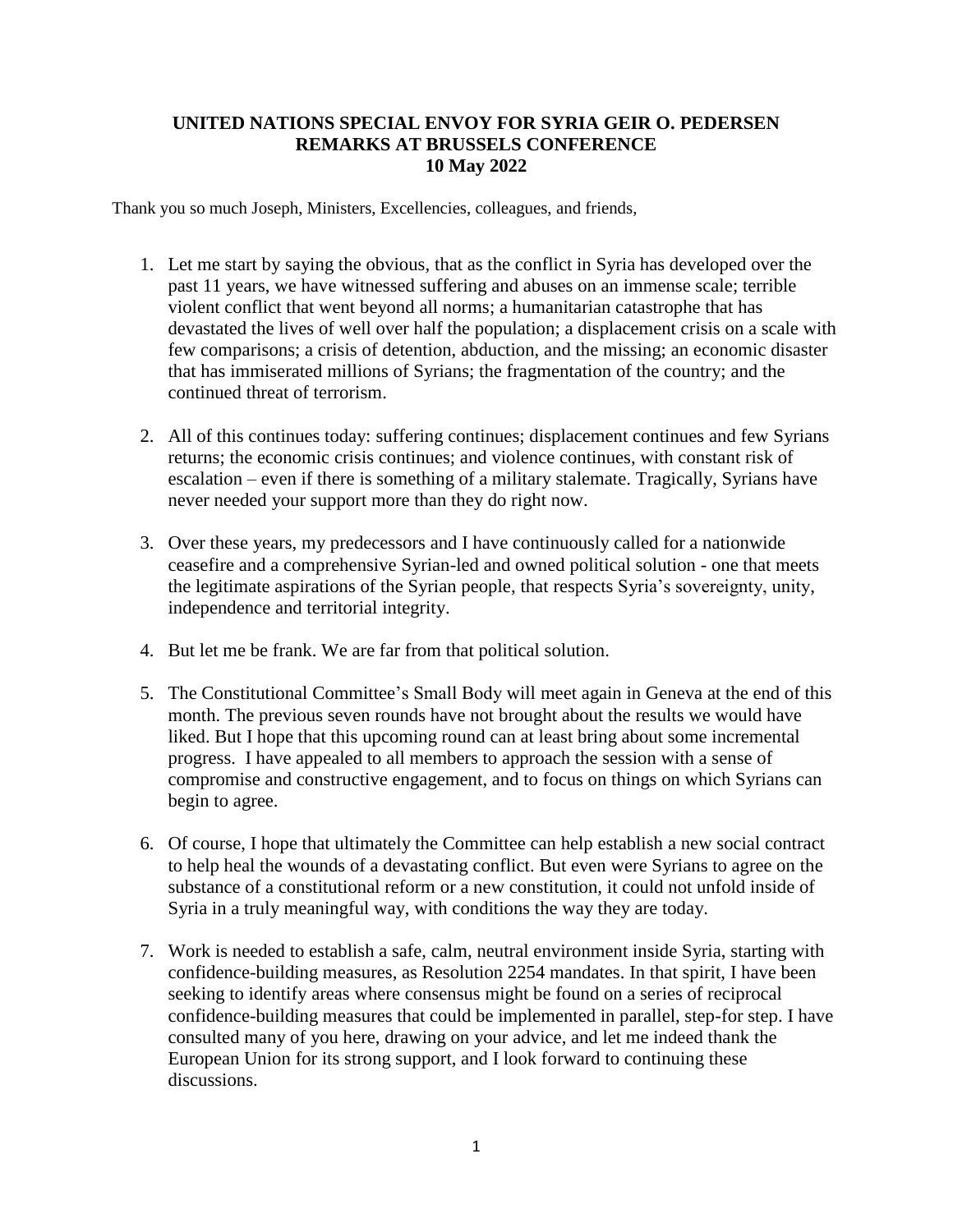Excellencies,

- 8. Confidence-building measures must also serve to diminish the agony felt by countless Syrian families, whose family members are detained, abducted or missing. I have long stressed the need for some new signal, some opening, on this vital file.
- 9. I have noted with interest that, on 30 April, a presidential decree was issued, granting what is stated to be a general amnesty in relation to terrorism charges. Many see this as a potentially important new development given that a large number of Syrians could potentially benefit. We have also seen spontaneous reactions of Syrians hoping their loved ones may be among those released.
- 10. The Syrian Government's Ministry of Justice has said that several hundred detainees were released under the amnesty - some of whom reportedly had served long prison sentences - with more releases to follow. We are not yet in a position to independently verify this, but I hope very much, that when I visit Damascus later this month, I will be able to obtain first-hand information from my interlocutors there and discuss how we can build on this.
- 11. Meanwhile, I hope that many more detainees will be reunited with their families in the days and weeks to come – through this latest amnesty or new amnesties as needed. This would send an important signal to all Syrians that progress is possible.

## Excellencies,

- 12. Last week through our Civil Society Support Room I met a diverse group of 43 Syrian civil society participants, hailing from all parts of Syria. They demanded greater efforts for a sustainable political solution that would address the aspirations all Syrians. They recognized the crucial role that civil society can play in that process and in preserving some form of social cohesion. They called, unanimously, for information on the fate and whereabouts of their missing and the release of detainees and abductees, with many hoping that their own loved ones would soon be amongst those recently released. They expressed a fear that a decrease in humanitarian and early recovery funding would follow a lack of concrete progress in the political process.
- 13. Yesterday, I met the Women's Advisory Board, and I heard many similar messages on the overall situation. They also related consequences to Syrian women, children and families of ongoing economic strife. They described marriages involving minors, girls dropping out of schools, and more women entering the informal job market largely unprotected.

## Excellencies,

14. My UN colleagues will later speak to the needs of Syrians, as well as the needs of those communities in the region supporting them. For my part, let me say that I am dismayed at the humanitarian catastrophe afflicting ordinary Syrian women and men and an entire generation of their children. Raw statistics will of course fail every time to convey the